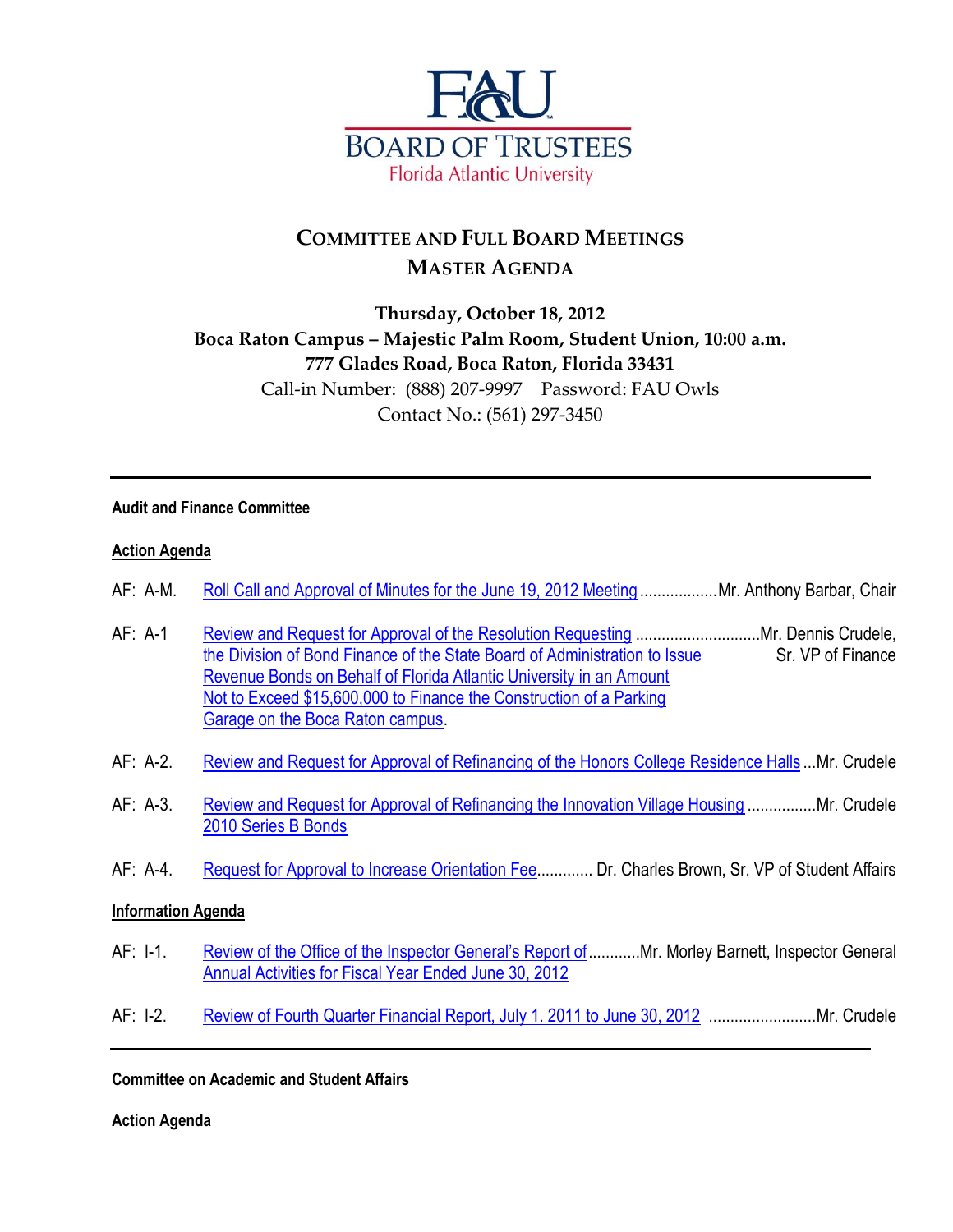| AS: A-M.                  | Roll Call and Approval of Minutes for the June 19, 2012 MeetingMrs. Sherry Plymale, Chair                                                                                                                                                                                                                                                                                                                                            |  |
|---------------------------|--------------------------------------------------------------------------------------------------------------------------------------------------------------------------------------------------------------------------------------------------------------------------------------------------------------------------------------------------------------------------------------------------------------------------------------|--|
| AS: A-1                   | Request for Approval of Honorary Doctorate Nominations Dr. Diane Alperin, Associate Provost                                                                                                                                                                                                                                                                                                                                          |  |
| AS: A-2                   | <b>Christine E. Lynn College of Nursing</b>                                                                                                                                                                                                                                                                                                                                                                                          |  |
| $AS: A-3$                 | Dorothy F. Schmidt College of Arts & Letters<br><b>School of Communications and Multimedia Studies</b><br>a)<br><b>Department of English</b><br>b)<br><b>Department of History</b><br>$\mathsf{c}$<br>Department of Interdisciplinary Studies: Arts and Humanities<br>d)<br><b>Department of Jewish Studies</b><br>e)<br>Department of Languages, Linguistics & Comparative Literature<br>f<br><b>Department of Philosophy</b><br>g) |  |
| AS: A-4                   | Request for Approval of Program Review - Harriet L. Wilkes Honors College  Dr. Kaul                                                                                                                                                                                                                                                                                                                                                  |  |
| <b>Information Agenda</b> |                                                                                                                                                                                                                                                                                                                                                                                                                                      |  |
| AS: I-1                   |                                                                                                                                                                                                                                                                                                                                                                                                                                      |  |
| $AS: I-2$                 |                                                                                                                                                                                                                                                                                                                                                                                                                                      |  |
| AS: I-3                   |                                                                                                                                                                                                                                                                                                                                                                                                                                      |  |
| $AS: I-4$                 |                                                                                                                                                                                                                                                                                                                                                                                                                                      |  |

## **Strategic Planning Committee**

### **Action Agenda**

|  |  |  |  |  |  | SP: A-M Roll Call and Approval of the Minutes for the June 19, 2012 Meeting Mr. Thomas Workman, Chair |
|--|--|--|--|--|--|-------------------------------------------------------------------------------------------------------|
|--|--|--|--|--|--|-------------------------------------------------------------------------------------------------------|

### **Information Agenda**

| $SP: I-1$ |                                     |  |
|-----------|-------------------------------------|--|
|           | and Compliance Certification Report |  |

### **Community and Governmental Relations Committee**

### **Action Agenda**

| a) June 19, 2012 Meeting |  |  |  |
|--------------------------|--|--|--|